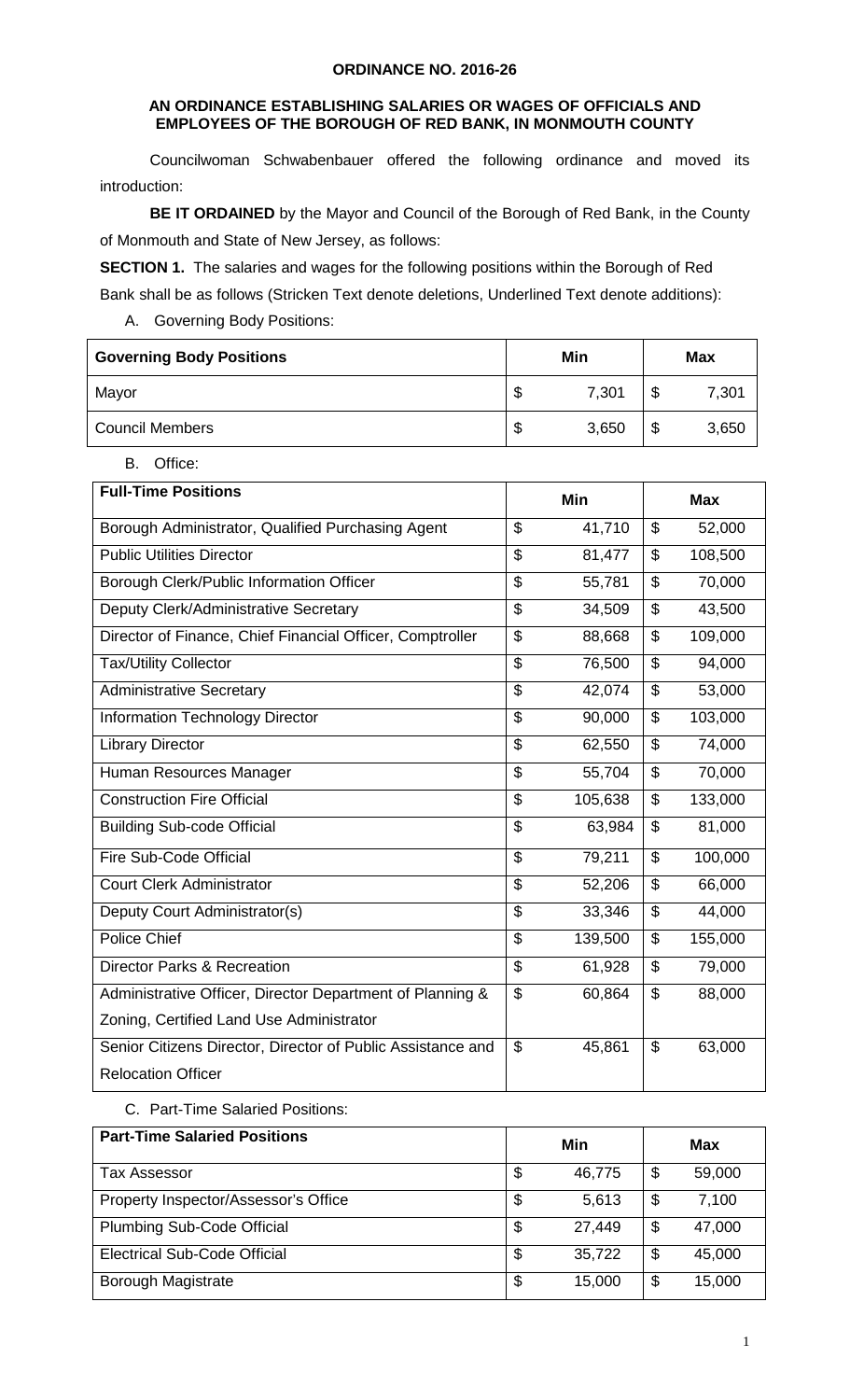## D. Part-Time Non-Salaried Positions:

| <b>Part-Time Non- Salaried Positions</b>       | Min         | Max |       |  |
|------------------------------------------------|-------------|-----|-------|--|
| Information Technology Consultant (per hour)   | \$<br>60.00 | \$  | 90.00 |  |
| Licensed Water Operator (per hour)             | \$<br>35.00 | \$  | 55.00 |  |
| Permanent Part-Time (per hour)                 | \$<br>8.38  | \$  | 55.00 |  |
| Temporary/Seasonal Hourly Employees (per hour) | \$<br>8.38  | \$  | 37.50 |  |
| Crossing Guards (per day)                      | \$<br>29.24 | \$  | 29.24 |  |

# E. Stipends: The following stipends shall be paid to employees who have assumed additional positions within the Borough in addition to their primary employment position.

| <b>Stipend Positions</b>                              | Min         | <b>Max</b>  |  |  |
|-------------------------------------------------------|-------------|-------------|--|--|
| Deputy Registrar                                      | \$<br>3,150 | \$<br>3,900 |  |  |
| <b>Assistant Purchasing Agent</b>                     | \$<br>4,500 | \$<br>5,700 |  |  |
| <b>Assistant Construction Official</b>                | \$<br>4,500 | \$<br>7,500 |  |  |
| <b>OEM Coordinator</b>                                | \$<br>4,500 | \$<br>5,700 |  |  |
| <b>RCA Coordinator</b>                                | \$<br>4,500 | \$<br>5,700 |  |  |
| <b>Planning Board Secretary</b>                       | \$<br>2,430 | \$<br>2,430 |  |  |
| Construction Board of Appeals Secretary (per meeting) | \$<br>150   | \$<br>150   |  |  |
| Rent Leveling Board Secretary (per meeting)           | \$<br>250   | \$<br>250   |  |  |
| Board of Health Secretary (per meeting)               | \$<br>150   | \$<br>150   |  |  |
| Human Relations Advisory Committee Secretary (per     | \$<br>150   | \$<br>150   |  |  |
| meeting)                                              |             |             |  |  |

## F. Red Bank PBA Local 39 Positions:

| <b>PBA Positions</b> | Min           | <b>Max</b> |         |  |
|----------------------|---------------|------------|---------|--|
| Captain              | \$<br>118,973 | \$         | 126,255 |  |
| Lieutenant           | \$<br>112,248 | \$         | 119,118 |  |
| Sergeant             | \$<br>103,109 | \$         | 109,420 |  |
| <b>Detective</b>     | \$<br>99,505  | \$         | 105,595 |  |
| Patrolman            | \$<br>51,445  | \$         | 101,636 |  |
| Academy              | \$<br>39,021  | \$         | 41,409  |  |

## G. Red Bank CWA Local 1075 Supervisors:

| Red Bank CWA Local 1075 Supervisors: Librarian,<br>Foremen, and Supervisors | Min |       | Max   |  |
|-----------------------------------------------------------------------------|-----|-------|-------|--|
| Librarian, Foremen and Supervisors                                          |     | 23.21 | 44.02 |  |

## H. Red Bank CWA Local 1075 Laborer:

| Red Bank CWA Local 1075 Laborer | Min |       | <b>Max</b>   |
|---------------------------------|-----|-------|--------------|
| Laborer                         |     | 14.16 | <u>ດສັດ4</u> |

## I. Red Bank CWA Local 1075 Driver/Operators:

| <b>Red Bank CWA Local 1075 Driver/Operators</b> | Min |       | Max   |
|-------------------------------------------------|-----|-------|-------|
| <b>Driver and Operators</b>                     |     | 14.50 | 25.86 |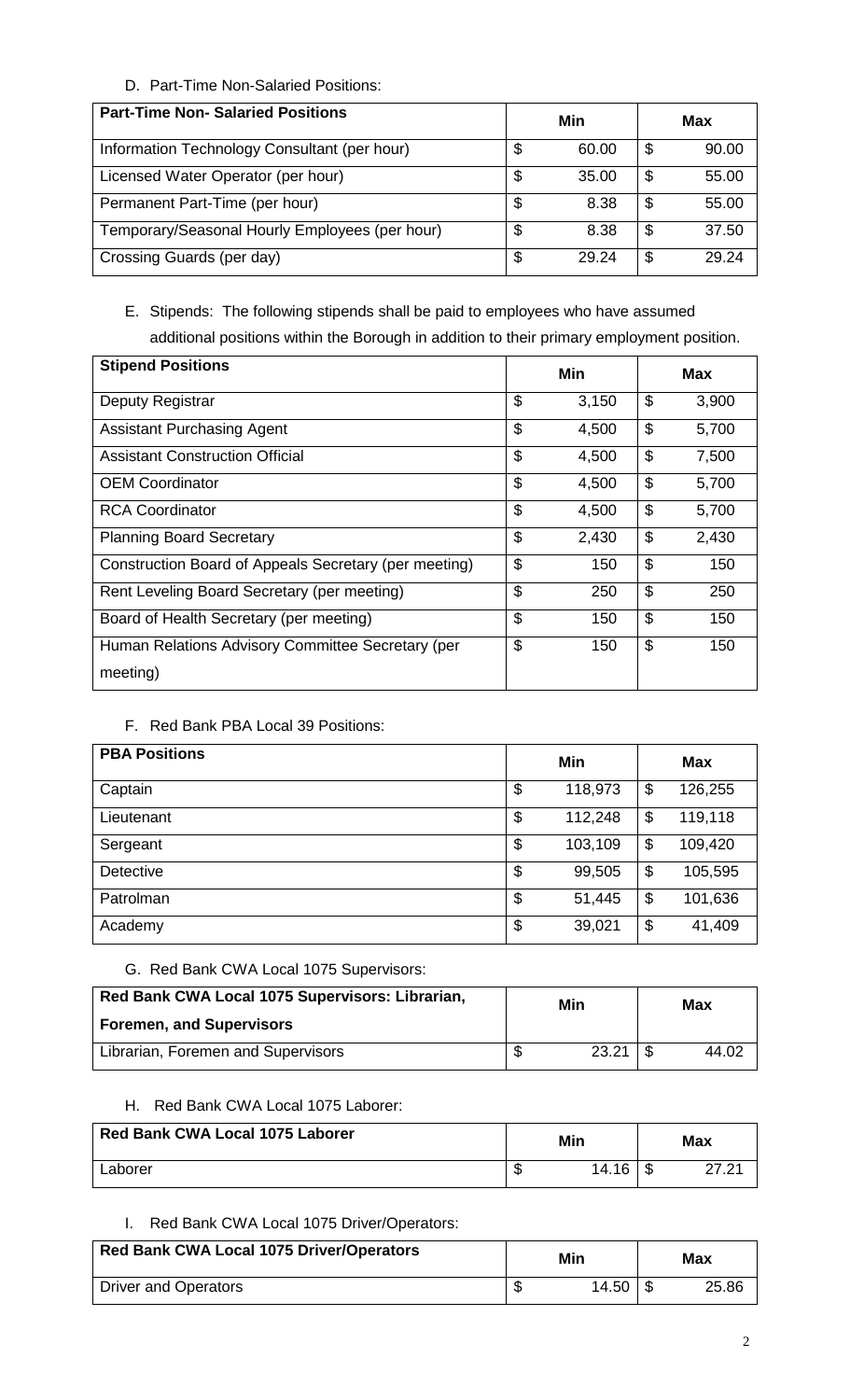J. Red Bank CWA Local 1075 Mechanic/Heavy Equipment Operator/Skilled Worker:

| Red Bank CWA Local 1075 Mechanic/Heavy                |      | Min          | Max   |
|-------------------------------------------------------|------|--------------|-------|
| <b>Equipment Operator/Skilled Worker</b>              |      |              |       |
| Mechanic, Heavy Equipment Operator and Skilled Worker | - \$ | $15.54$   \$ | 26.38 |

#### K. Red Bank CWA Local 1075 Dispatchers:

| Red Bank CWA Local 1075 Dispatchers | Min   |  | Max   |  |
|-------------------------------------|-------|--|-------|--|
| <b>Dispatchers</b>                  | 14.16 |  | 23.69 |  |

#### L. Red Bank CWA Local 1075 Clerk/Secretary

| <b>Red Bank CWA Local 1075 Clerk/Secretary</b> |   | Min   | Max   |
|------------------------------------------------|---|-------|-------|
| <b>Clerk and Secretaries</b>                   | œ | 14.85 | 26.77 |

### M. Red Bank CWA Local 1075 Enforcement Officers:

| <b>Red Bank CWA Local 1075 Enforcement Officers</b> | Min       | <b>Max</b> |
|-----------------------------------------------------|-----------|------------|
| <b>Enforcement Officers</b>                         | $14.16 +$ | 27.65      |

#### N. Red Bank CWA Local 1075 Admin. Assistant/Bookkeeper:

| Red Bank CWA Local 1075 Admin.          | Min         | Max   |  |
|-----------------------------------------|-------------|-------|--|
| Assistant/Bookkeeper                    |             |       |  |
| Administrative Assistant and Bookkeeper | 17.10<br>۰D | 28.75 |  |

### **SECTION 2**

The Wages, salaries or compensation shall be in effect as of and after January 1, 2016. This will remain in effect until reviewed by further resolution of the Borough Council.

### **SECTION 3**

Effective January 1, 2017, longevity compensation has been eliminated for all non-union employees subject to the salaries established by this ordinance. All employees whose compensation is established by this ordinance and employed in said positions as of December 31, 2016 shall have a longevity "phase-out" payment added to their base pay which will be equal to their prorated accrued longevity as of December 31, 2016, plus \$100.00. There will be no additional longevity steps nor will longevity be paid to future employees subject to this ordinance. Those who are promoted into positions subject to this ordinance shall be permitted to receive the longevity "phase-out" payment outlined above. The provisions of this section shall not apply to the Police Chief and/or other positions covered under separate contracts.

### **SECTION 4**

 Employee compensation established by an agreement between any collective bargaining unit and the Borough is incorporated herein as if set forth in full, and compensation shall be made in accordance with the provisions of the agreements as approved and executed by the governing body. The collective bargaining agreements between the Borough and PBA Local 39 and between the Borough and CWA Local 1038 are on file in the office of the Borough Clerk.